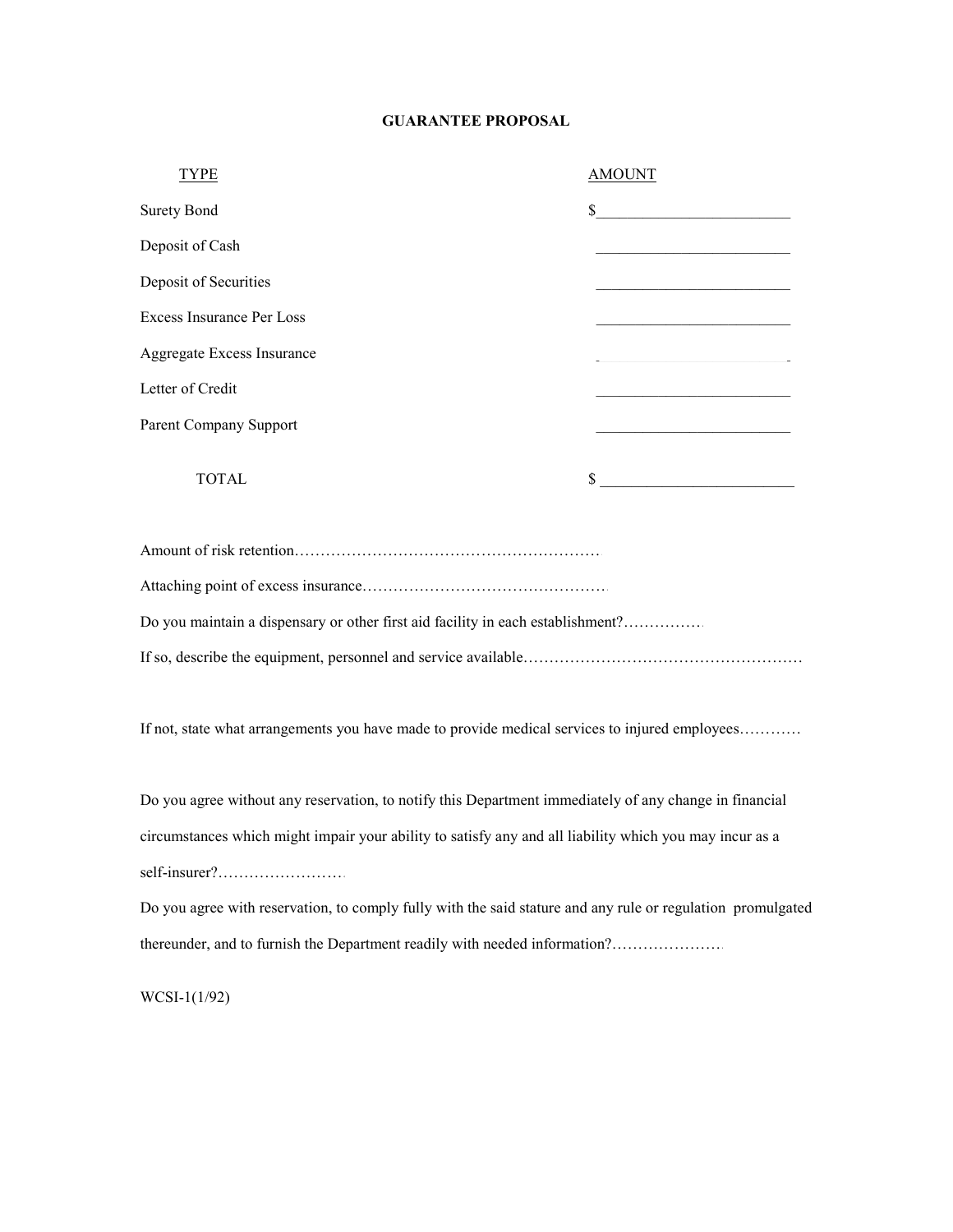Balance Sheet Data (Annual Report may be substituted in lieu thereof)

## **ASSETS LIABILITIES**

| Cash                                       | .            |                 | Accounts payable |             |  |
|--------------------------------------------|--------------|-----------------|------------------|-------------|--|
| <b>Accounts Receivable</b>                 | .            |                 | Notes payable    |             |  |
| Notes Receivable                           | .            |                 |                  |             |  |
| Inventory                                  | .            |                 | Mortgages        |             |  |
| Real Estate                                | .            |                 | <b>Bonds</b>     |             |  |
| Machinery                                  | .            |                 | Capitol stock    |             |  |
| Furniture and fixtures                     | .            |                 | Surplus          |             |  |
| Patent rights, trade-<br>marks, copyrights |              |                 |                  |             |  |
| Goodwill                                   | .            |                 |                  |             |  |
| <b>TOTAL</b>                               | .            |                 | <b>TOTAL</b>     |             |  |
| NEW HAMPSHIRE REALTY                       |              |                 |                  |             |  |
| Location                                   |              |                 |                  | Equity      |  |
|                                            |              |                 |                  |             |  |
|                                            |              |                 |                  |             |  |
| (use additional sheets if necessary)       |              |                 |                  |             |  |
| Classification                             | $C_{\Omega}$ | $N_{\Omega}$ of | Last Vear's      | Novt Voar's |  |

| Classification | Code | No. of    | Last Year's | Next Year's              |
|----------------|------|-----------|-------------|--------------------------|
| of operations  | No.  | Employees | Payroll     | <b>Estimated Payroll</b> |
|                |      |           |             |                          |
|                |      |           |             |                          |
|                |      |           |             |                          |
|                |      |           |             |                          |
|                |      |           |             |                          |
| <b>TOTAL</b>   |      |           |             |                          |

WCSI-1 (1/92)